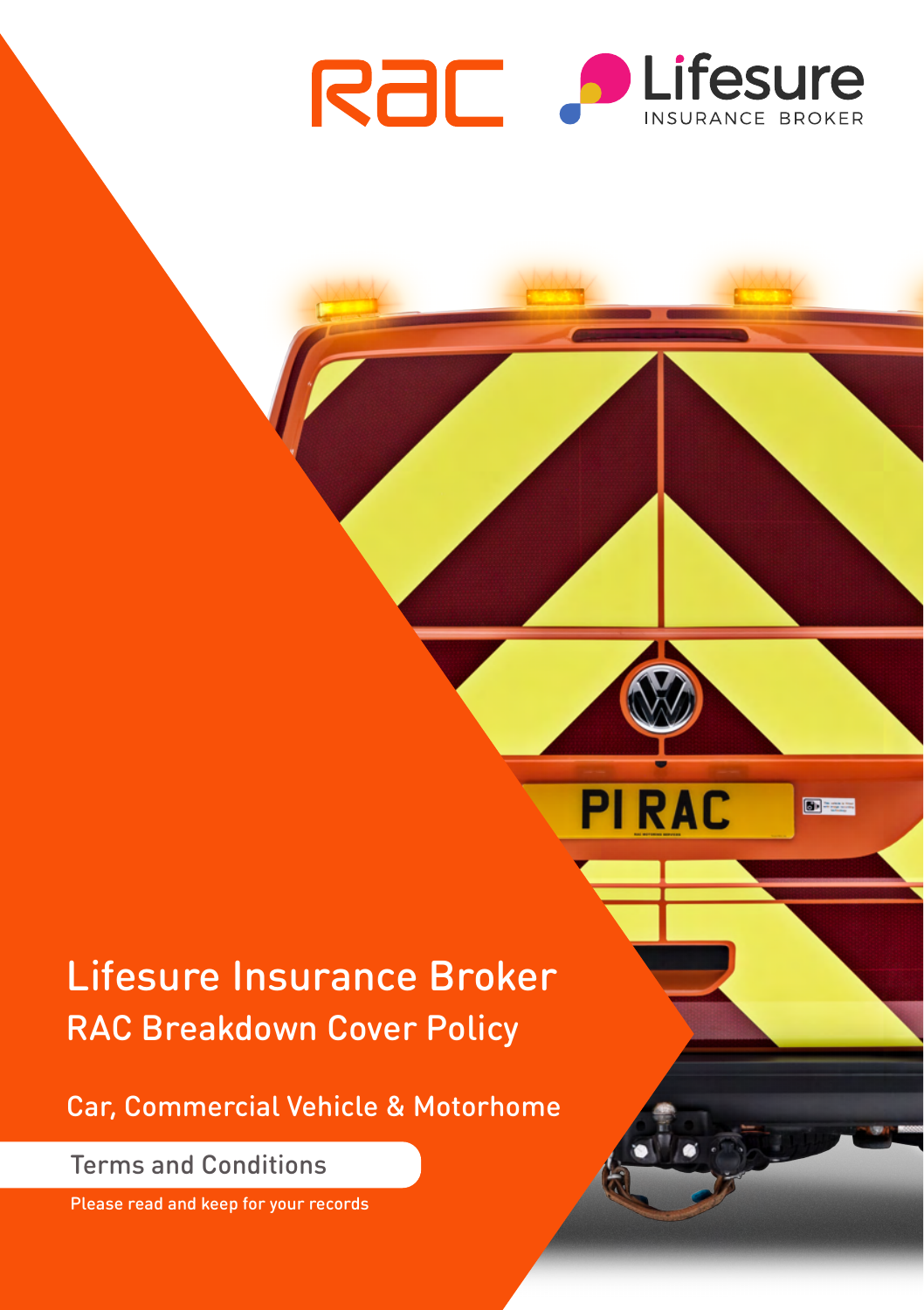# Contact information

|                                                                     | <b>Telephone</b>                                                     | <b>In Writing</b>                                                                                                      |
|---------------------------------------------------------------------|----------------------------------------------------------------------|------------------------------------------------------------------------------------------------------------------------|
| <b>Breakdown</b>                                                    | 0333 070 2680                                                        |                                                                                                                        |
| <b>Breakdown in Europe</b>                                          |                                                                      |                                                                                                                        |
| <b>Calling from Europe</b>                                          | +33 472 43 52 55                                                     |                                                                                                                        |
| <b>Calling from a French</b><br>landline (freephone)                | 0800 290 112                                                         |                                                                                                                        |
| Calling from the<br><b>Republic of Ireland</b><br>(freephone)       | 1 800 535 005                                                        |                                                                                                                        |
| <b>Bringing your vehicle</b><br>back to the UK after a<br>breakdown | 0330 159 0342                                                        |                                                                                                                        |
| <b>Claim Form Requests</b>                                          | 0330 159 0337                                                        |                                                                                                                        |
| From the UK                                                         | $+44$ 161 332 1040                                                   |                                                                                                                        |
| <b>From Europe</b>                                                  |                                                                      |                                                                                                                        |
| <b>Customer Services</b>                                            | 01480 402460                                                         | <b>Lifesure</b><br>3 Fenice Court.<br>Phoenix Park,<br>Eaton Socon,<br>St. Neots,<br>Cambridgeshire<br><b>PE19 8EW</b> |
| <b>Hearing assistance</b>                                           | Telephone prefix 18001 to access Typetalk or text us on 07855 828282 |                                                                                                                        |

# Telephone charges

Please note that we do not cover the cost of making or receiving telephone calls. Our calls may be monitored and/or recorded.

In the UK: Call charges may apply. Please check with your telephone provider. 03 numbers are charged at national call rates and usually included in inclusive minute plans. Text messages will be charged at your standard network rate.

In Europe: Roaming charges may apply when making or receiving calls, please check with your mobile phone provider for more information. It may not always be possible for us to return a call to a mobile phone.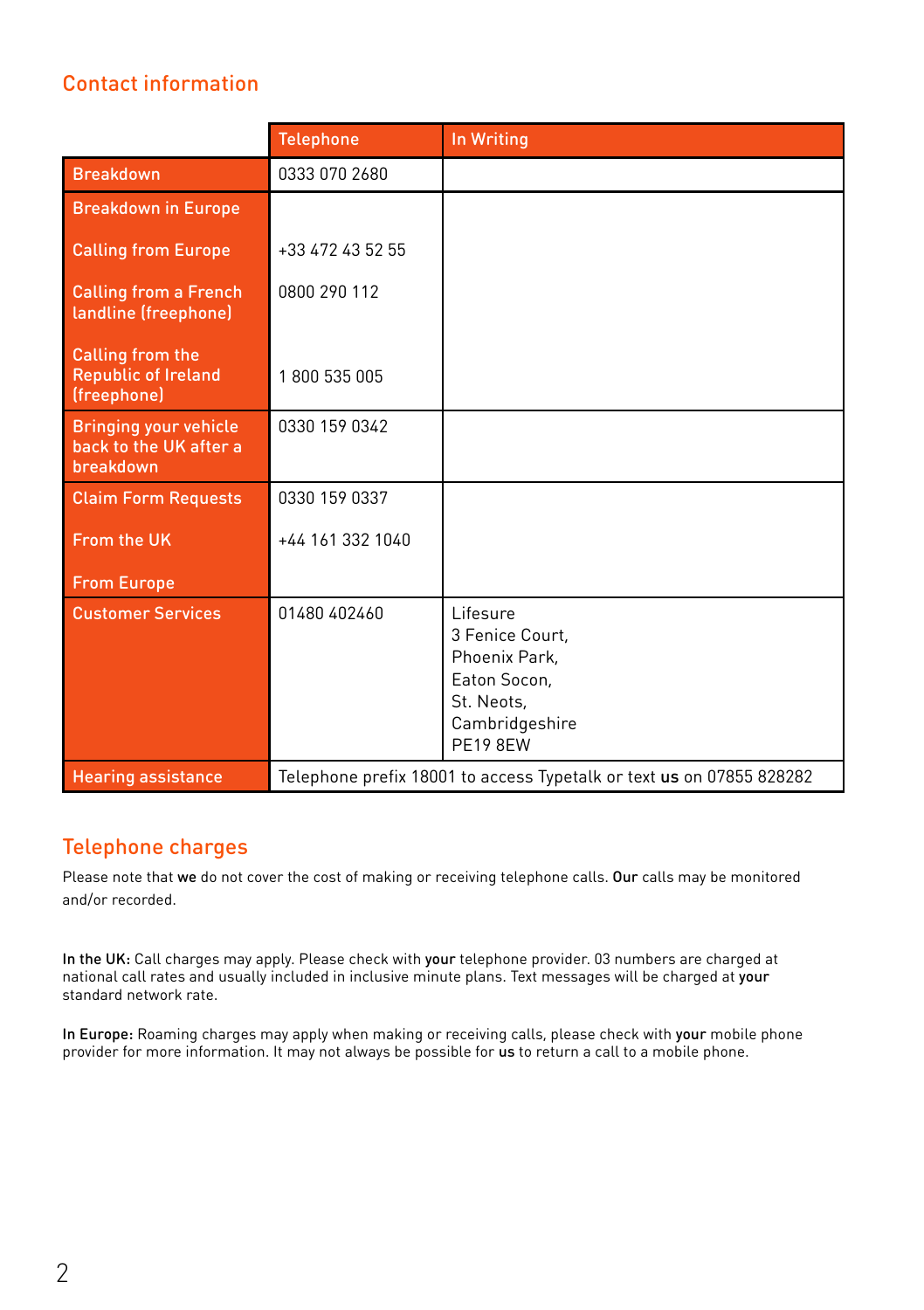# If your vehicle breaks down, please provide us with

- 1. Your name or policy number
- 2. Identification such as a bank card or driving licence
- 3. The vehicle's make, model and registration number
- 4. The exact location of the vehicle the road you are on or the nearest road junction
- 5. The number of the phone you are using
- 6. The cause of the breakdown, if you know it
- 7. Your credit card if you need additional services

If you fail to make contact within 24 hours of becoming aware of the breakdown cover may be refused in relation to the breakdown.

### Remember

Please let us know if you have called us but manage to get going before we arrive. We will only provide cover if we arranged help, so please do not go directly to a garage or other recovery

service, or otherwise approve action taken by you or on your behalf.

### Breakdown or involved in a road traffic collision on a motorway in France or Mainland Europe

Motorways in France and many other European countries are privately managed. If the vehicle breaks down or is involved in a road traffic collision on a French motorway, motorway service area, or other European private motorway, you must use the roadside emergency telephones as we cannot send assistance. If the vehicle is recovered by the police or authorised motorway services, you may have to pay labour and towing charges on the spot and a standard tariff is normally applied.

We will reimburse these charges as long as the vehicle is towed to the recovery company's depot. This may also apply to other roads, so we recommend you use the emergency phones where available. If they will not send a breakdown recovery vehicle, you should contact us.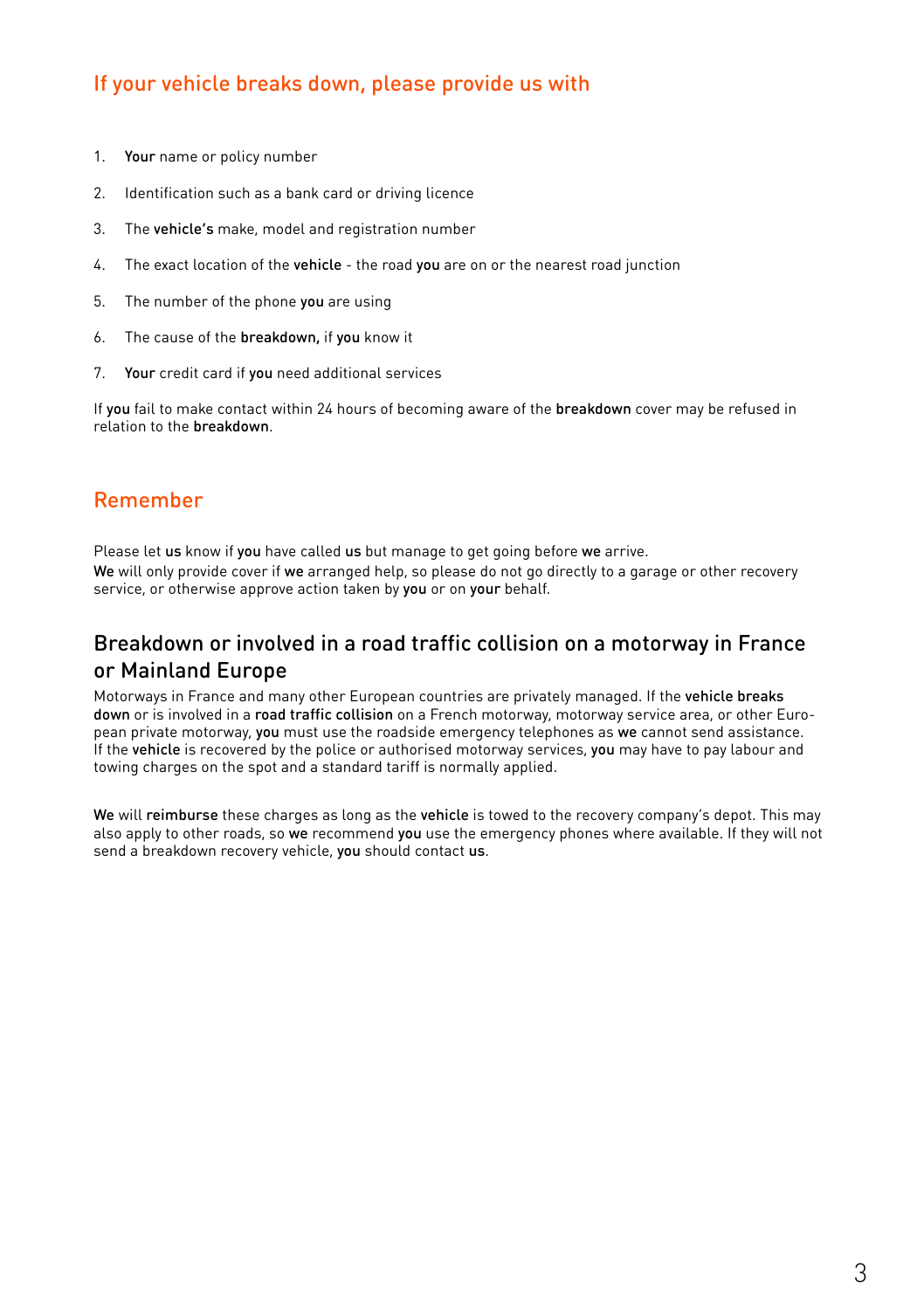# **Contents**

# Page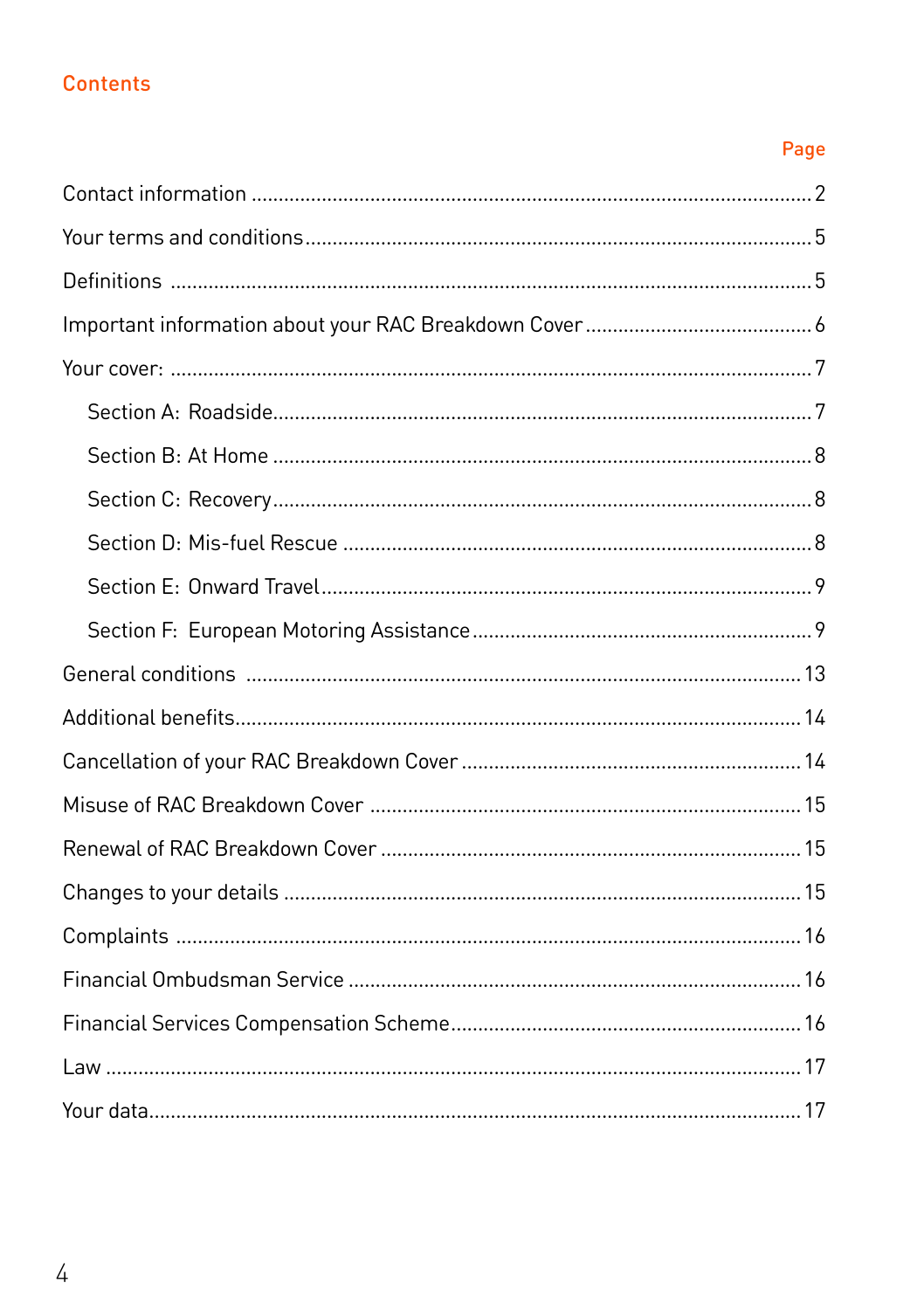### Your terms and conditions

### **Definitions**

Any words in bold appearing throughout this RAC Breakdown Cover have a specific meaning which we explain below.

"beyond economical repair" means where the total cost required to repair the vehicle, including any taxes, is greater than the market value of the vehicle. If the vehicle has broken-down or had a road traffic collision in Europe, the total cost required to repair the vehicle will be based on the estimate for repair provided by the service provider in the applicable country in Europe where the breakdown or road traffic collision has occurred;

"breakdown"/"breaks down"/"broken down" means an event during the policy period, that stops the vehicle from being driven because of a mechanical or electrical failure including as a result of battery failure, running out of fuel, mis-fuel, flat tyres, but not as a result of a road traffic collision, fire, flood, theft, acts of vandalism, any fault caused by actions or omissions of the driver, or any key related issue other than keys lost or locked in your vehicle;

"caravan"/"trailer" means any caravan or trailer that is less than (a) 3.5 tonnes; (b) 7 metres long; (c) 2.55 metres wide; and (d) 3 metres high;

"claim" means each separate request for service or benefit for cover under any section of this RAC Breakdown Cover;

"driver"/"their"/"they" means you or any driver of the vehicle at the time a breakdown occurs who is authorised to be driving the vehicle and is permanently resident in the UK;

"end date" means the date that this RAC Breakdown Cover expires as shown on your schedule;

"Europe" means the mainland countries of Albania, Andorra, Armenia, Austria, Azerbaijan, Belarus, Belgium, Bosnia Herzegovina, Bulgaria, Croatia, Cyprus (South), Czech Republic, Denmark, Estonia, Finland, France, Georgia, Germany, Gibraltar, Greece, Hungary, Iceland, Italy, Kosovo, Latvia, Liechtenstein, Lithuania, Luxembourg, Malta, Moldova, Monaco, Montenegro, Netherlands, North Macedonia, Norway, Poland, Portugal, Republic of Ireland, Romania, Russian mainland (west of Urals), San Marino, Serbia, Slovakia, Slovenia, Spain (excluding the Canary Islands, Ceuta and Melilla), Sweden, Switzerland, Turkey (in Europe) plus Uskudar, Ukraine, Vatican City and any offshore islands of the above in the Mediterranean Sea;

"home" means, in respect of an individual, the address you reside at in the UK and, in respect of a business the registered/trading address in the UK, as shown on your schedule;

"Lifesure" means Lifesure, a trading name of Lifesure Group Limited of 3 Fenice Court, Phoenix Park, Eaton Socon, St. Neots, Cambridgeshire, PE19 8EW who arrange and administer this RAC Breakdown Cover;

"market value" means the market value in the UK, as reasonably determined by us in accordance with published industry data (using Glass's Guide or other appropriate trade vehicle valuation guide(s)), of a vehicle based upon one of the equivalent age, make, recorded mileage and model;

"motorhome" means any a vehicle that is no more than 7.5 tonnes GVM and is registered with the DVLA (or equivalent) as a motorhome, motor caravan, a camper van or van with side windows or has been professionally converted;

"passengers" means the driver and up to the number of passengers allowed as shown in the Vehicle Registration Document travelling in the vehicle;

"planned departure date" means the date when you intend to begin your trip. We may ask for proof of this;

"policy period" means the length of time for which your RAC Breakdown Cover is in force as shown on .<br>vour schedule:

"policy year" means the policy period, from the start date;

"RAC"/"we"/"us"/"our"

- 1. For Sections A, B and C means RAC Motoring Services;
- 2. For Sections D, E and F means RAC Insurance Limited;
- 3. For Your data means RAC Motoring Services and RAC Insurance Limited;
- 4. For Additional services means RAC Motoring Services; and
- 5. In each case any person employed or engaged to provide certain services on their behalf;

"RAC Breakdown Cover" means this RAC Breakdown policy that is subject to the terms and conditions together with the schedule;

"reimburse"/"reimbursement" means reimbursement by us under the reimbursement process;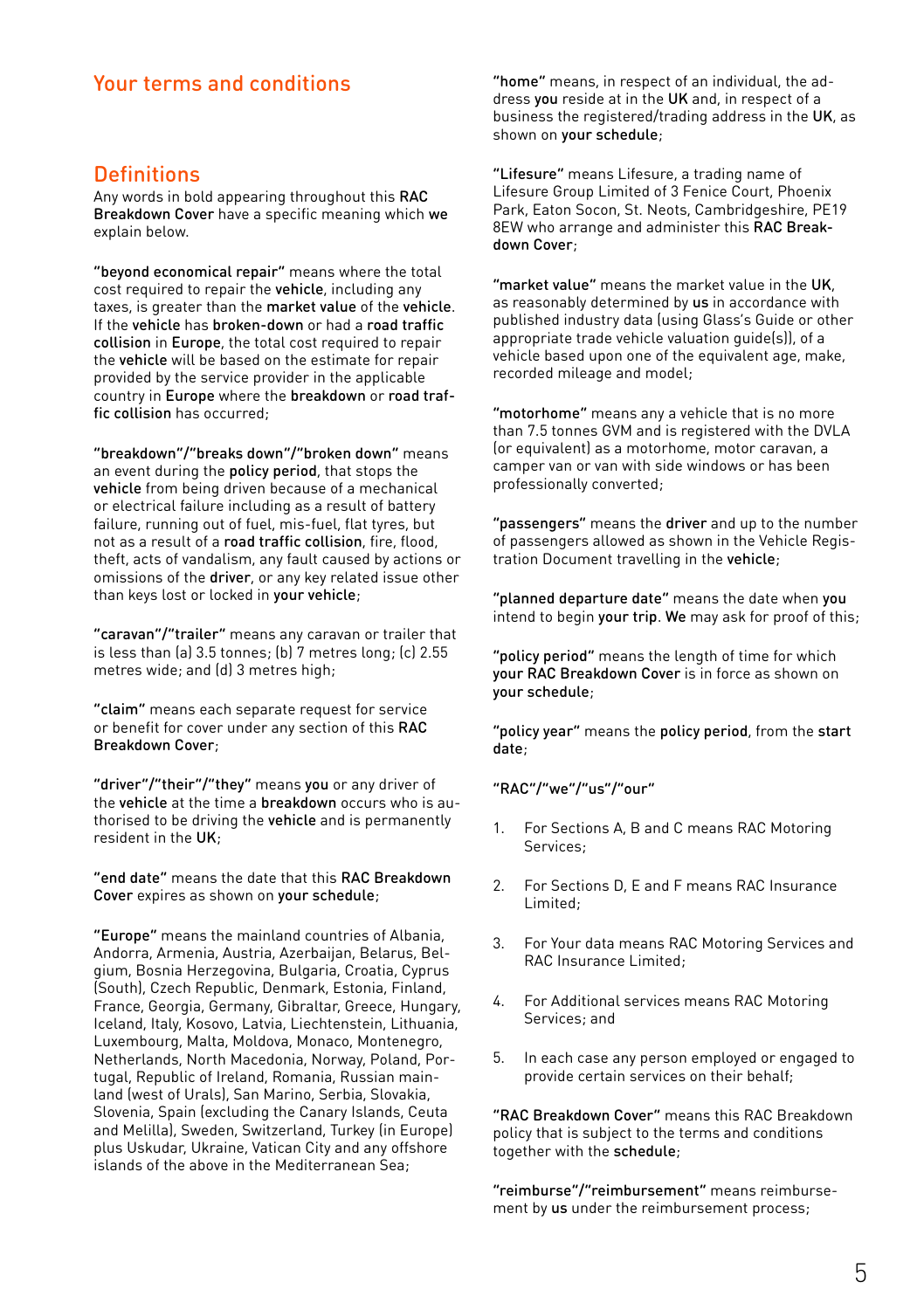"road traffic collision" means a traffic collision that immobilises the vehicle;

"schedule" means the document entitled "schedule" containing important details about this RAC Breakdown Cover and levels of cover;

"specialist equipment" means resource or equipment that is not normally required by us to complete a repair or recovery, for example a crane, tractor or winching and specialist lifting equipment;

"start date" means the date that this RAC Breakdown Cover begins, or renews, as shown on your schedule;

"trip" means a journey to Europe which begins and ends on return from home during the policy period;

"UK" means England, Scotland, Wales, Northern Ireland, and for the purpose of this RAC Breakdown Cover includes the Channel Islands and the Isle of Man;

"vehicle" means the UK registered vehicle as shown on your schedule, which is owned, contract hired or leased by you and that complies with the following specifications:

- 1. it is either a car or a van that is less than (a) 3.5 tonnes; (b) 6.4 metres long including a tow bar; and (c) 2.55 metres wide, or motorhome;
- 2. for Section F it is either a car or a van that is less than (a) 3.5 tonnes; (b) 7 metres long including a tow bar; and (c) 2.55 metres wide, or motorhome; or
- 3. it is a motorcycle over 49cc and is not a mobility scooter

"you"/"your" means the person, as shown on your schedule taking out the RAC Breakdown Cover and that in respect of an individual resident in the UK or, in respect of a business, has its registered office/ trading address in the UK.

# Important information about your RAC Breakdown Cover

• This RAC Breakdown Cover is intended to offer services relating to the breakdown of vehicles. Based on the information provided this RAC Breakdown Cover meets the demands and needs of those who wish to ensure the risk of the breakdown of vehicles is met now and in the future, and where additional cover is chosen, that certain additional risks relating to the breakdown of vehicles are met.

• Some sections of cover are optional. The ones you have chosen are listed on your schedule. Please make sure this is correct.

• There are general conditions that apply to all sections. There are also specific conditions that are set out in each section that apply to each section. You must meet all of these conditions.

• All requests for service must be made directly to us.

#### Your RAC Breakdown Cover consists of

- 1. A Breakdown Policy one or more contracts depending on the type of cover:
	- a) RAC Motoring Services provides cover under Sections  $A$ , B and  $C_1$  and
	- b) RAC Insurance Limited provides insurance for all other Sections.

A premium is payable for these contracts which will be made clear to you in advance of purchase.

2. A schedule- detailing the type of cover you have, the level of cover chosen, and the cost of cover. The schedule will detail the premium and any other charges payable. These will be made clear in advance of purchase and provided to you by Lifesure following purchase.

# Policy type

This RAC Breakdown Cover covers the vehicle shown on your schedule and if registered at your home address. The vehicle is covered whoever is driving.

#### Policy year

The RAC Breakdown Cover will start on the start date and end after the end date as shown on your schedule.

# Limits of cover

Cover under this RAC Breakdown Cover is subject to limits on:

- 1. When a claim can be made:
	- a) no claim is permitted under section A if the breakdown occurred prior to purchasing this RAC Breakdown Cover;
	- b) no claim is permitted under sections B to F within 24 hours of the initial start date of the RAC Breakdown Cover, nor within 24 hours of any upgrade to an upgraded section;
	- c) in order to make a claim under Section C (Recovery) we must have first attended under Section A (Roadside) or Section B (At Home); and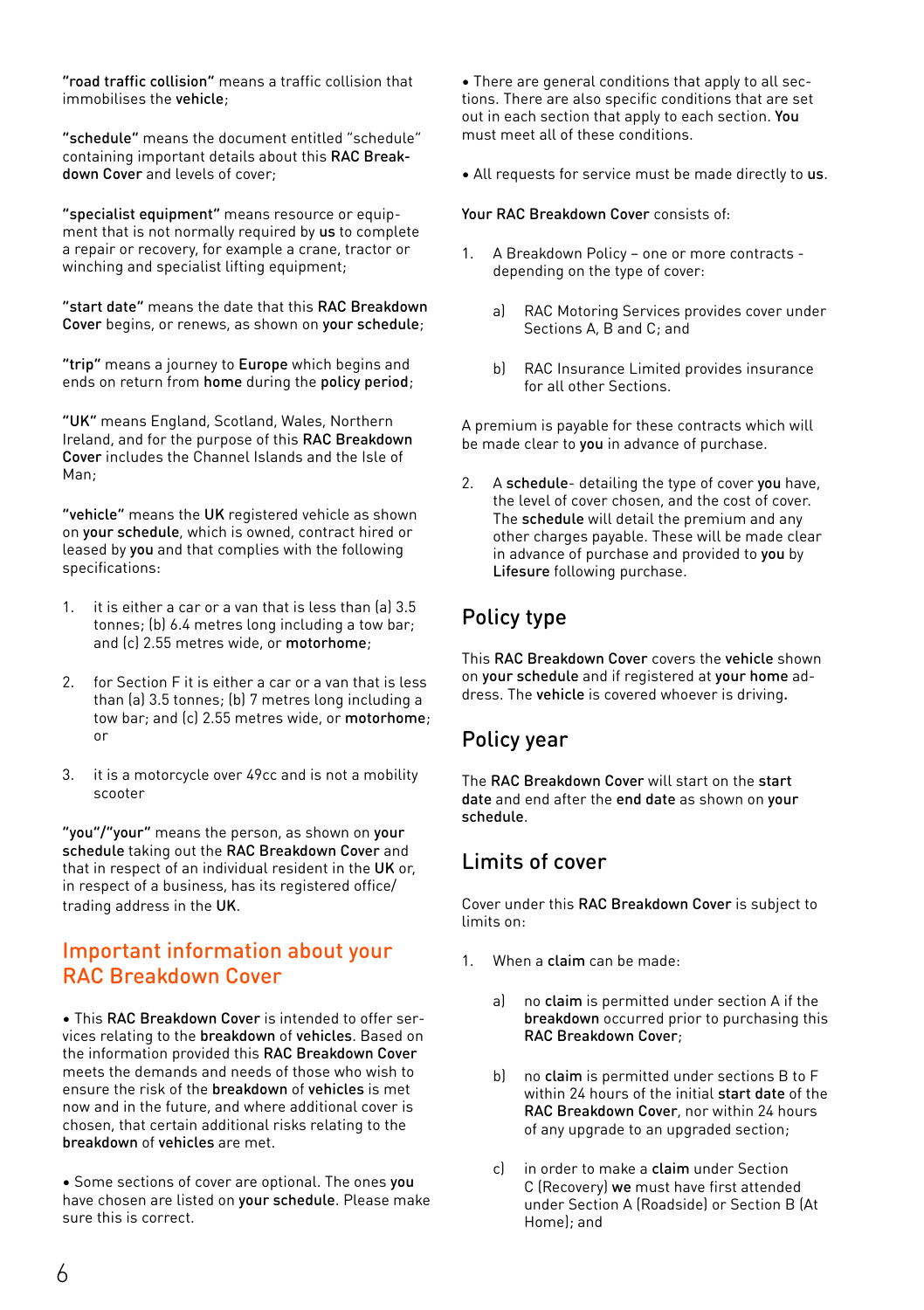- d) in order to make a claim under Section E, we must have first attended under Section A (Roadside) or B (At Home).
- 2. The number of claims that can be made per policy year whether under a particular section, or as a whole, one claim means one request for service or benefit for cover under any section of this RAC Breakdown Cover, regardless of who makes the claim;
- 3. The amount that is covered for certain types of claim or for certain sections, as set out in this RAC Breakdown Cover.

# Reimbursement

Under some sections, you may need to pay for the service up front and claim this back from us. To do so, please visit [www.rac.co.uk/reimbursementclaimform](http://www.rac.co.uk/reimbursementclaimform). If you have any queries please contact Breakdown Customer care on 0330 159 0337. Please send your completed claim form with proof of payment (such as a receipt) to Customer Services. We may ask you to supply original documents.

Please note: any costs that are not arranged through us or agreed by us will not be reimbursed.

# Hire car terms

Certain sections of this RAC Breakdown Cover include the supply of a hire car. Where a hire car is available as a covered benefit, the following terms apply:

### Covered

- 1. In the UK, we will arrange and pay for the hire cost of a replacement vehicle. If the vehicle is a van we will arrange and pay for a replacement van close in size to the vehicle, but we cannot guarantee this, for up to 2 consecutive days or until your vehicle has been repaired if sooner. For all other types of vehicle we will arrange and pay for a small hatchback for up to 2 consecutive days or until your vehicle has been repaired if sooner. If the vehicle has more seats than the hire vehicle we provide and you require more seats we may need to provide two vehicles. We will only provide more than one hire vehicle if there is a passenger who can legally drive the hire vehicle;
- 2. In Europe, we will arrange and pay for the hire cost of a replacement car for up to 14 consecutive days or until the vehicle has been repaired if sooner. Any replacement vehicle will be limited

to a small hatchback;

- 3. If you are not eligible for a hire car arranged by us for any reason, such as you do not meet the hire car provider's terms (e.g. you have points on your licence), and you choose to hire a car yourself, let us know before you hire a car, and then provided we have agreed the cost, we will reimburse you up to £35 per day;
- 4. Where we arrange a hire car we will pay the insurance and collision damage waiver (this covers the cost of damage but you would still need to pay the excess).

### Not covered

- 1. We will not provide any specific car type, model or accessories, including tow bars.
- 2. Any cost of:
	- a) delivery and collection of the car hire and any fuel used;
	- b) fuel while using the car hire; or
	- c) any insurance excess and additional costs.

### Your cover

### Section A. Roadside

RAC Breakdown Cover includes cover for Roadside.

#### Covered

If the vehicle breaks down within the UK more than a quarter of a mile from your home, we will:

- 1. Send help to repair the vehicle at the roadside. This could be a permanent or temporary repair; or
- 2. If we are unable to repair the vehicle at the roadside, we will recover the vehicle and your passengers, along with any caravan or trailer attached to it, to a destination chosen by the driver up to a maximum of 10 miles from the breakdown;
- 3. If we recover the vehicle to a garage, we will reimburse you for taxi costs for passengers to continue the journey to a single destination within 20 miles.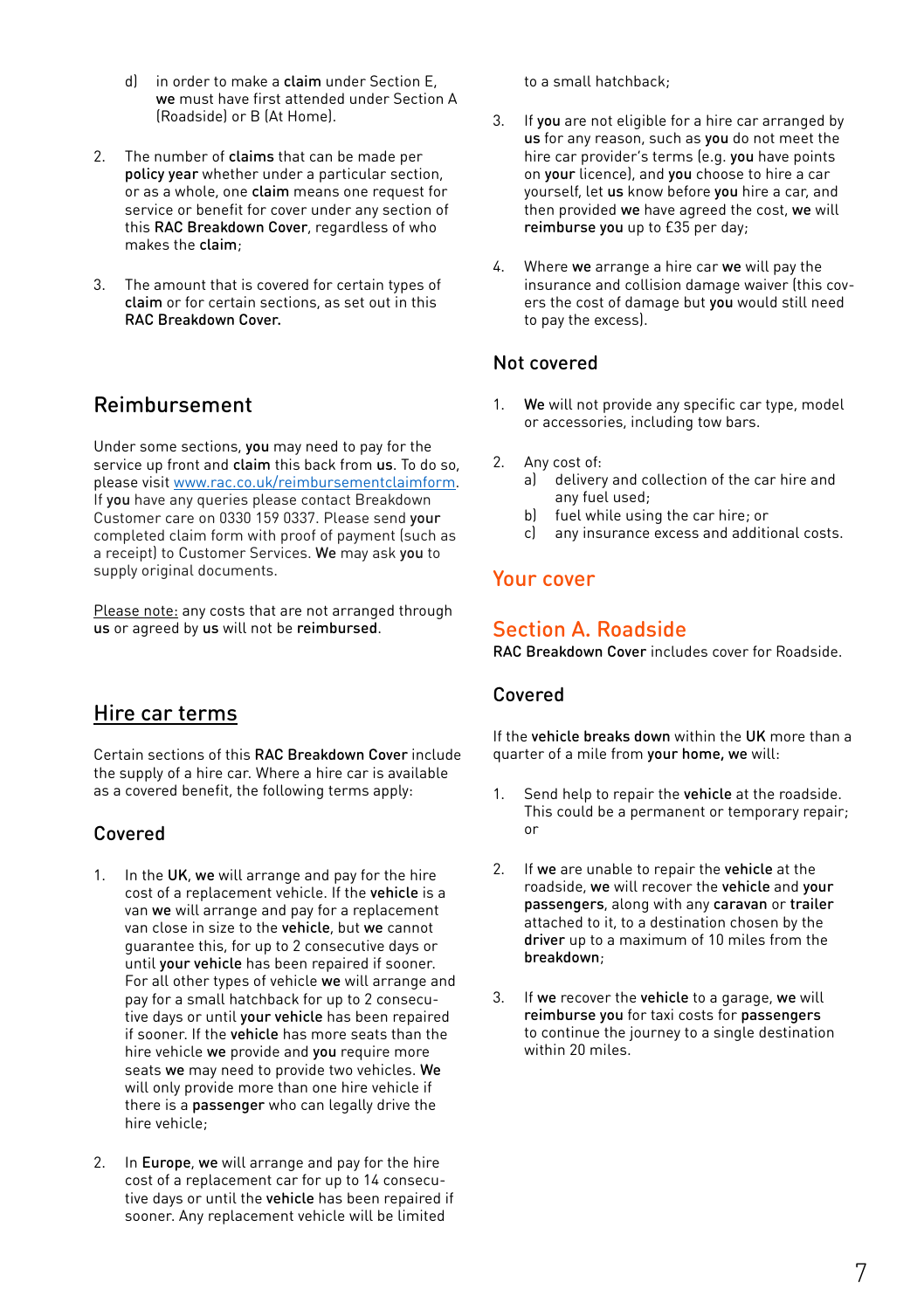### Caravan and trailers

If a caravan or trailer breaks down within the UK, we will send help to repair the caravan or trailer at the roadside. This could be a permanent or temporary repair. We will not provide any other cover under this RAC Breakdown Cover if a caravan or trailer breaks down. However, if a vehicle breaks down and there is a caravan or trailer attached to it we will recover the caravan or trailer as well.

#### Not covered

- 1. The cost of any parts or specialist equipment;
- 2. The fitting of parts, including batteries, supplied by anyone other than us;
- 3. Any breakdown resulting from a fault that we have previously attended and:
	- a) the original fault has not been properly repaired; or
	- b) our advice after a temporary repair has not been followed;
- 4. Recovery for caravans or trailers if the caravan or trailer breaks down.

### Section B. At Home

RAC Breakdown Cover includes cover for At Home.

#### Covered

We will provide the same cover as the "Covered" part of Section A (Roadside) if the vehicle breaks down at, or within a quarter of a mile of, your home.

#### Not covered

Please see the "Not covered" part of Section A (Roadside), which also applies here.

### Section C. Recovery

RAC Breakdown Cover includes cover for Recovery.

#### Covered

If we are unable to repair the vehicle under Section A (Roadside) or Section B (At Home), we will recover the vehicle and your passengers, along with any caravan or trailer attached to it, from the breakdown location to a single destination chosen by the driver within the UK. For long distances we may use more than one recovery vehicle.

Please note: recovery must be arranged with us while we are at the scene.

#### Not covered

- 1. Please see the "Not covered" part of Section A (Roadside), which also applies here;
- 2. Any claims due to:
	- a) tyre faults where the vehicle is not carrying a serviceable spare tyre, the tyre repair equipment provided by the vehicle's manufacturer or a locking wheel nut key; or
	- b) any key related claim; or
- 3. A second recovery owing to the intended original destination being closed or inaccessible.

# Section D. Mis-fuel Rescue

RAC Breakdown Cover includes cover for Mis-fuel Rescue.

#### Covered

If the vehicle has broken down due to a mis-fuel in the UK we will attend to either

- 1. Drain, flush and clean out the fuel system;
- 2. fill the vehicle with up to 10 litres of fuel to get the vehicle mobile and allow the driver to drive to the nearest fuel station; and
- 3. arrange the safe disposal of the contaminated fuel; or
- 4. if we are unable to repair the vehicle due to a mechanical damage caused by the mis-fuelling, we will recover the vehicle and passengers to a destination chosen by the driver up to a maximum of 10 miles from the breakdown. If more than 5 people require transportation we may need to provide transport in separate vehicles.

### Not Covered

- 1. Damage due to:
	- a) AdBlue or similar diesel exhaust fluid being put in the fuel tank;
	- b) aradual loss of the ability of a part to work exactly as it was designed to by the manufacturer, caused by time and/or the vehicle's mileage; and
	- c) pre-existing faults or defects;
- Any damage not caused by mis-fuelling.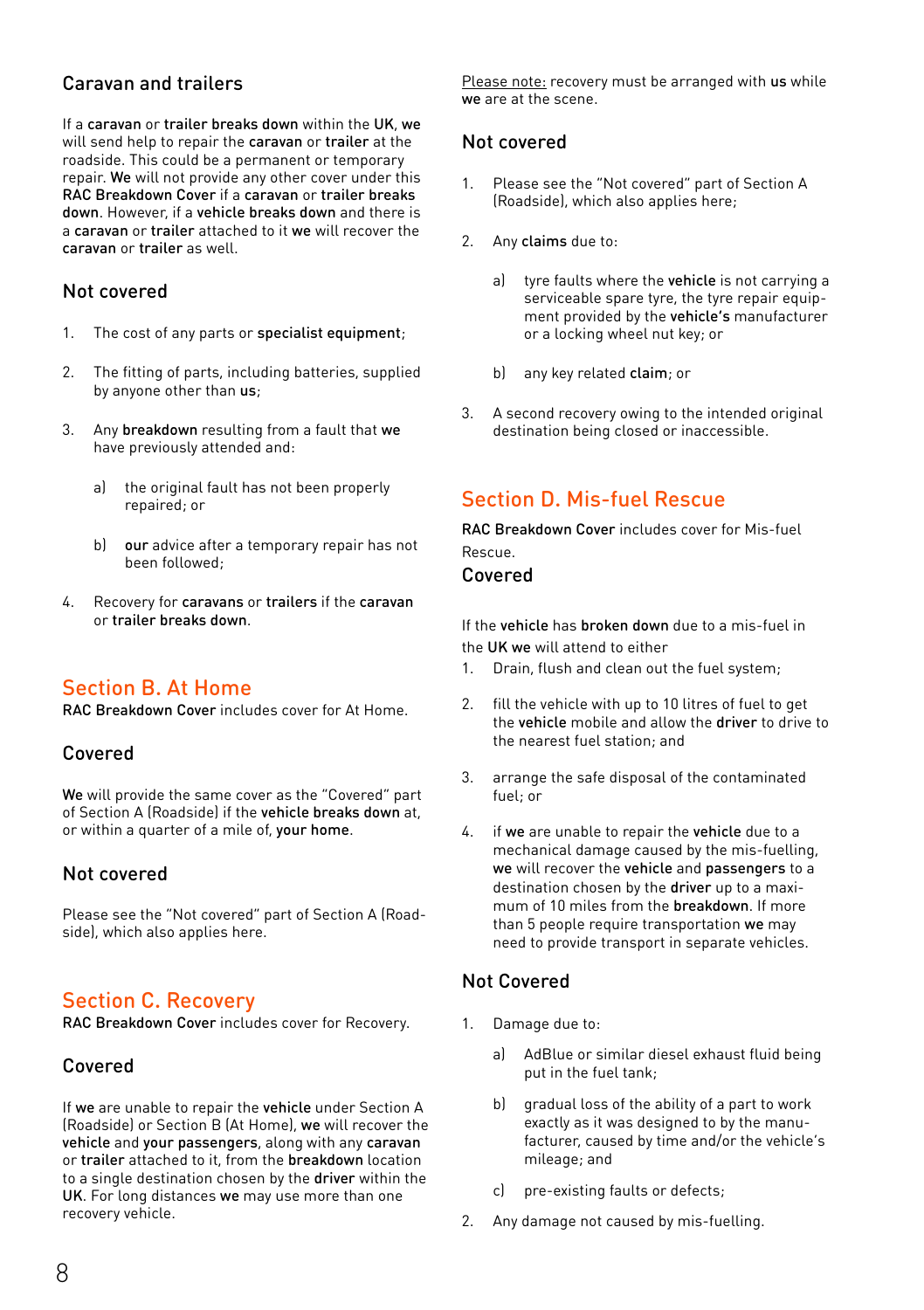### Section E. Onward Travel

Please refer to your schedule which sets out whether this RAC Breakdown Cover includes cover for Onward Travel.

If we attend a breakdown under Sections A (Roadside) or B (At Home), and cannot fix the vehicle on the same day, we will help the driver by making arrangements to allow the continuation of the journey. The driver can choose one of the following options, based on the circumstances, subject to availability:

- 1. Hire car;
- 2. Alternative transport; or
- 3. Overnight accommodation.
- 1. Hire car

#### Covered

Please see Hire car terms.

Hire cars must be arranged with us within 24 hours of the time of breakdown.

#### 2. Alternative transport

#### Covered

If the driver would prefer to continue the journey by air, rail, taxi or public transport, we will reimburse you for a standard class ticket up to £150 per passenger or £500 for the whole party, whichever is less.

#### 3. Overnight accommodation

#### Covered

The driver may decide that waiting for the vehicle to be fixed is best. We will arrange one night's bed and breakfast accommodation up to £150 per passenger or £500 for the whole party, whichever is less.

#### 4. Assistance in a medical emergency

#### Covered

We will also help if the driver or one of the passengers suddenly or unexpectedly falls ill or is injured and needs medical help before the end of the journey. We will help to

- a) book one night's bed and breakfast accommodation for the driver and passengers if the hospital is more than 20 miles from home. We will reimburse you up to £150 per passenger or £500 for the whole party, whichever is less; and
- b) arrange to get the patient home or to a local hospital as soon as they are fit to travel.

#### Not covered

We will not assist the driver where they or one of the passengers is taken ill or is injured during a journey to or from a doctor's surgery or hospital, including planned doctor or hospital appointments or emergencies.

### Section F. European Motoring **Assistance**

Please refer to your schedule which sets out whether this RAC Breakdown Cover includes cover for European Motoring Assistance.

### Limits of cover

The cover under Section F is subject to a limit of three claims per policy year, limited to 1 claim per trip and is subject to the further limits of cover in respect of each type of cover. Each trip is limited to a maximum of 90 days. The aggregate overall limit is £2,500 per claim unless the vehicle is a motorhome more than 3.5 tonnes GVM where the aggregate overall limit is £5,000 per claim.

### Section F1: Onward travel in the UK

#### Covered

If we attend a breakdown under Section A (or C) and cannot fix the vehicle by your planned departure date and you are within 24 hours of your planned departure date we will arrange a hire car for the continuation of your trip for up to 14 consecutive days or until the vehicle had been fixed if sooner and one person will be transported to the nearest hire car supplier to collect the vehicle.

#### Not covered

Requests following a road traffic collision.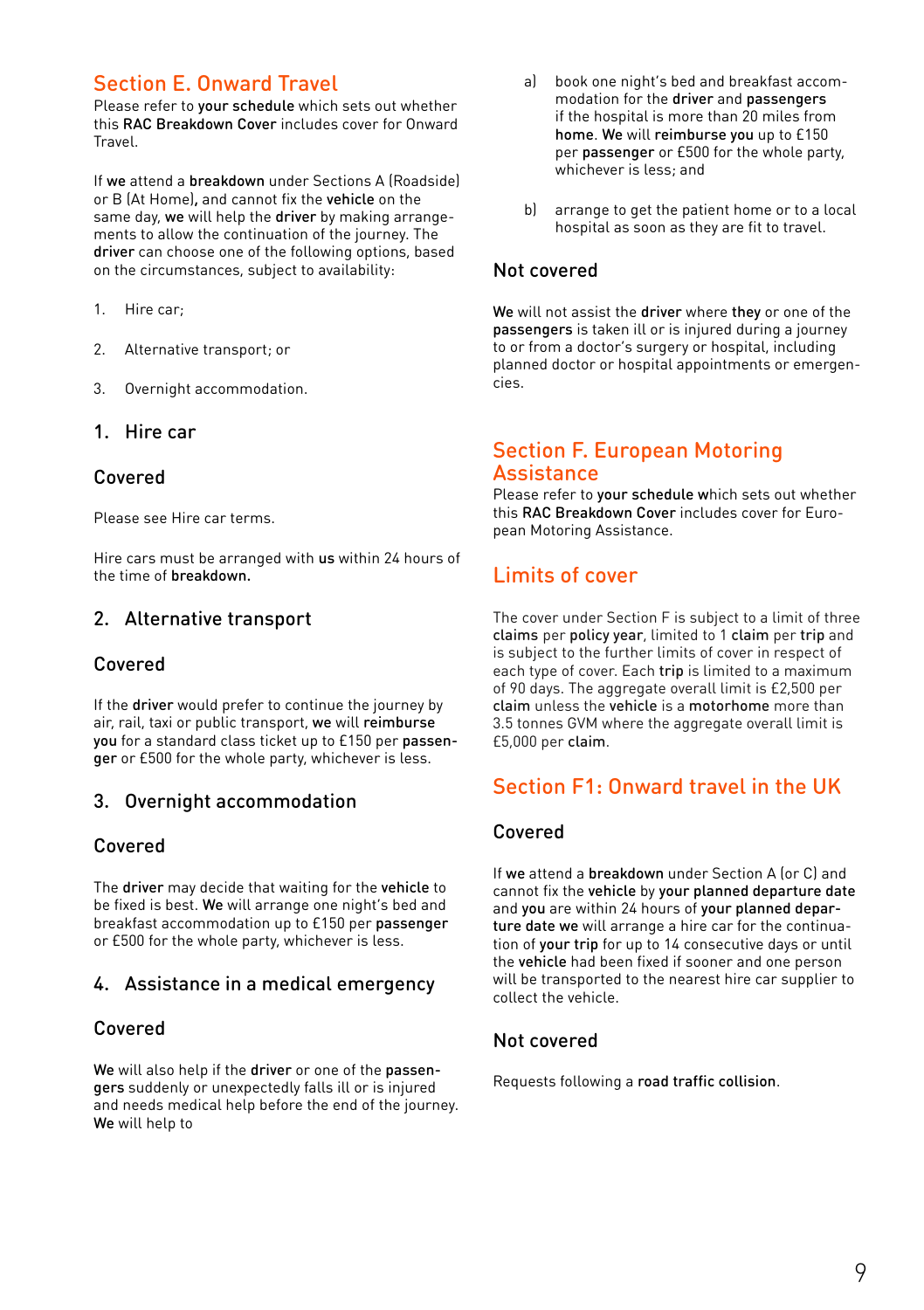# Section F2: Roadside assistance in Europe

#### Covered

If the vehicle breaks down or is involved in a road traffic collision in Europe during a trip, we will send help to either:

- 1. Repair the vehicle at the roadside. This could be a permanent or temporary repair; or
- 2. If we are unable to repair the vehicle at the roadside, we will:
	- a) recover the vehicle and passengers to a local garage for fault diagnosis on the vehicle;
	- b) pay for the initial fault diagnosis to find the next course of action;
	- c) contribute towards the garage labour charges up to £175 when the vehicle can be repaired on the same day;
	- d) help you purchase replacement parts if they cannot be found locally, and pay for them to be delivered; and
	- e) we will also relay any urgent messages from the driver to a contact of their choice.

#### Not covered

- 1. Repair costs, including garage labour charges:
	- a) If the breakdown was due to mis-fuelling or a flat tyre. You are also not covered for any benefits under any other section of this RAC Breakdown Cover;
	- b) if the vehicle was in a road traffic collision; or
	- c) if the vehicle repair costs will be more than its market value;
- 2. Any liability if damage is caused to the vehicle whilst attempting to get keys, which have been locked in the vehicle, out. You are also not covered for any benefits under any other section of this RAC Breakdown Cover; or
- 3. The costs of any parts.

Please note: By claiming under this section you are authorising us and the garage to undertake fault diagnosis.

# Section F3: Onward travel in Europe

#### Covered

If the vehicle has broken-down or is involved in a road traffic collision during a trip in Europe and we establish that the repairs cannot be completed within 12 hours, we will help the driver by making arrangements for the passengers to continue the trip. The driver can choose any one or a combination of:

- 1. Alternative transport; or
- 2. Additional accommodation expenses.

#### Not covered

Any claim where the vehicle has broken-down due to misfuelling, keys being locked in the vehicle or a flat tyre.

# 1. Alternative transport

#### Covered

- 1. A hire car as a replacement until the vehicle has been fixed up to 14 consecutive days; or
- 2. A standard class ticket up to £125 per passenger per day and £1,500 in total for travel by air, rail, taxi or public transport.

# 2. Additional accommodation expenses

#### Covered

We will arrange and pay for additional accommodation expenses if you are unable to use your prearranged accommodation up to £30 per person per day up to a maximum of £500 for all passengers.

#### Not covered

Accommodation where the driver has suitable alternative accommodation that can be used. Cover under this section will stop once:

- 1. The vehicle has been repaired to a roadworthy condition;
- 2. The decision to bring the vehicle home is made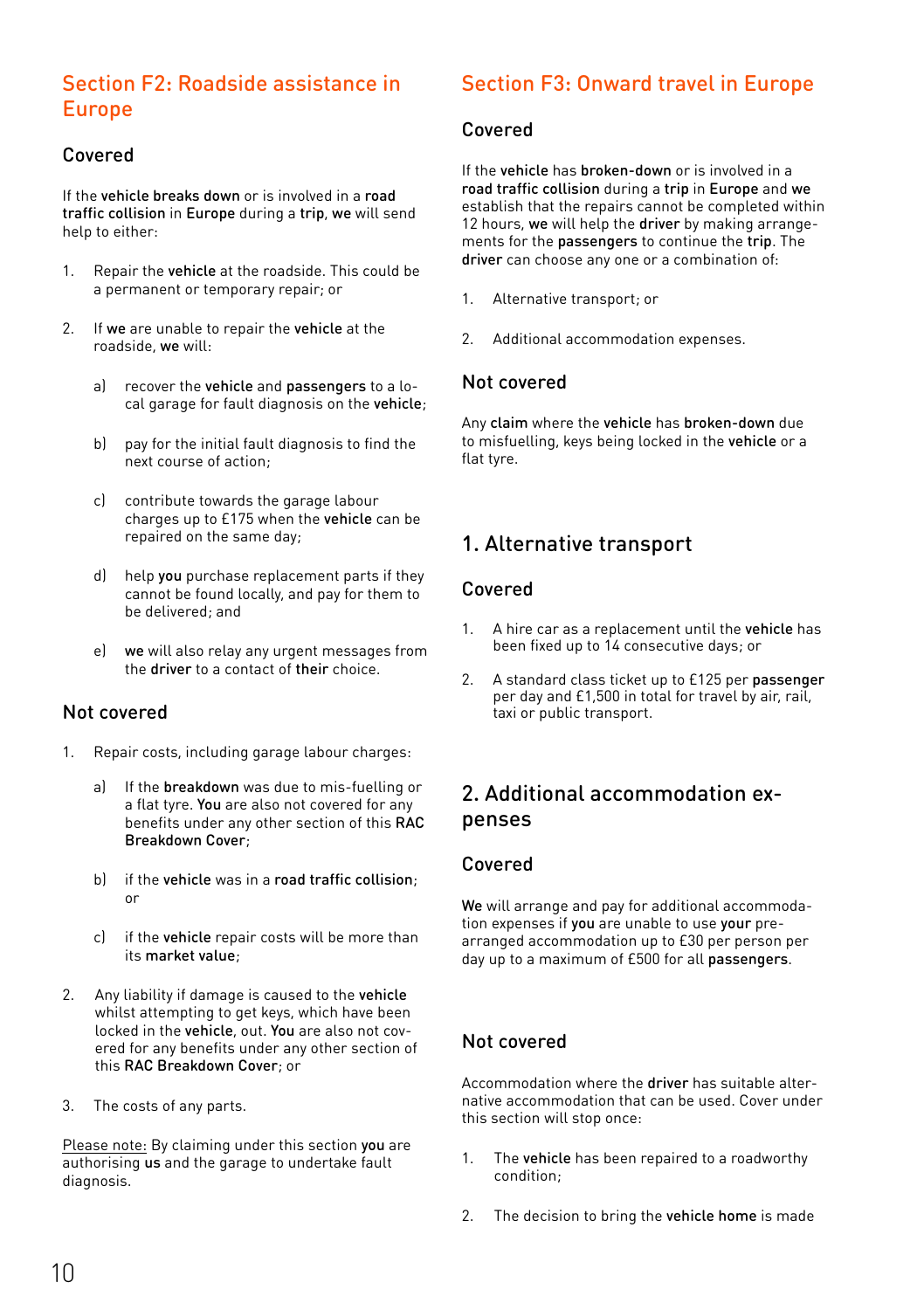by us or your motor insurer; or

3. Once we establish that the repair costs to the vehicle exceed its market value.

Once the driver is notified of cover ending, if they have a hire car, it must be returned to the place agreed with us within 24 hours. The driver can keep the hire car for longer if you agree this with us first and pay for it.

# Getting your passengers home

We will provide alternative transport as above to get the passengers back home if:

- 1. The vehicle is brought back home under Section F4; or
- 2. Once we establish that the repair costs to the vehicle exceed its market value under Section F4.

# Section F4: Getting your vehicle home

#### Covered

If we attend a breakdown or road traffic collision in Europe under Section F2 and the vehicle cannot be repaired before the drivers planned return to the UK, we will arrange and pay for:

- 1. Recovery of the vehicle to a single destination of the drivers choice within the  $\overline{UK}$ ; and
- 2. Storage charges for the vehicle whilst awaiting the vehicle to be returned to the UK; or
- 3. If the vehicle is repaired in Europe, the cost of one person to travel to collect the vehicle by standard class rail or air fare and public transport up to £600 and a contribution towards room only accommodation up to £50 per day;
- 4. If the cost of repairing the vehicle is greater than its market value as a result of a breakdown and it has to be disposed of abroad under Customs supervision, we will pay the cost of the import duty;
- 5. Reimbursement for a hire car in the UK once we have brought the passengers home under Section F3 until the vehicle is brought back to the UK, up to 2 consecutive days in total;

We will take the passengers in the vehicle home under Section F3 (Onward Travel in Europe).

It is our decision whether to get the broken-down vehicle home or have it repaired locally. We will follow your motor insurer's decision whether to get the vehicle home or have it repaired locally following a road traffic collision covered by your motor insurance.

#### Not covered

- 1. Any costs:
	- a) if the vehicle is beyond economical repair;
	- b) if the **breakdown** was due to mis-fuelling, keys being locked in the vehicle or a flat tyre;
	- c) covered under your motor insurance;
	- d) relating to storage once you have been notified that the vehicle is ready to collect; and
	- e) relating to any costs incurred as a result of actions or omissions of your motor insurers;
- 2. We will not take the vehicle back home if
	- a) the vehicle is roadworthy; or
	- b) a customs officer or other official finds any contents in the vehicle that are not legal in that country;
- 3. Any import duties not relating to the vehicle, for example relating to items carried in the vehicle;
- 4. We will not cover the costs of fuel, insurance or meals; or
- 5. We will only cover costs under this section up to the market value, so if you want us to bring the vehicle home and the costs of bringing the vehicle home exceed this amount you will need to pay any costs above this amount before we make arrangements.

#### Important

- Following our authorisation, it can take up to 14 working days for the vehicle to be delivered back to the UK. At busy times and from some countries it may take longer.
- If we do not bring the vehicle back to the UK, you will have 10 weeks in which to advise us of how you wish to recover or dispose of it. If you do not contact us within 10 weeks we will dispose of it at your cost.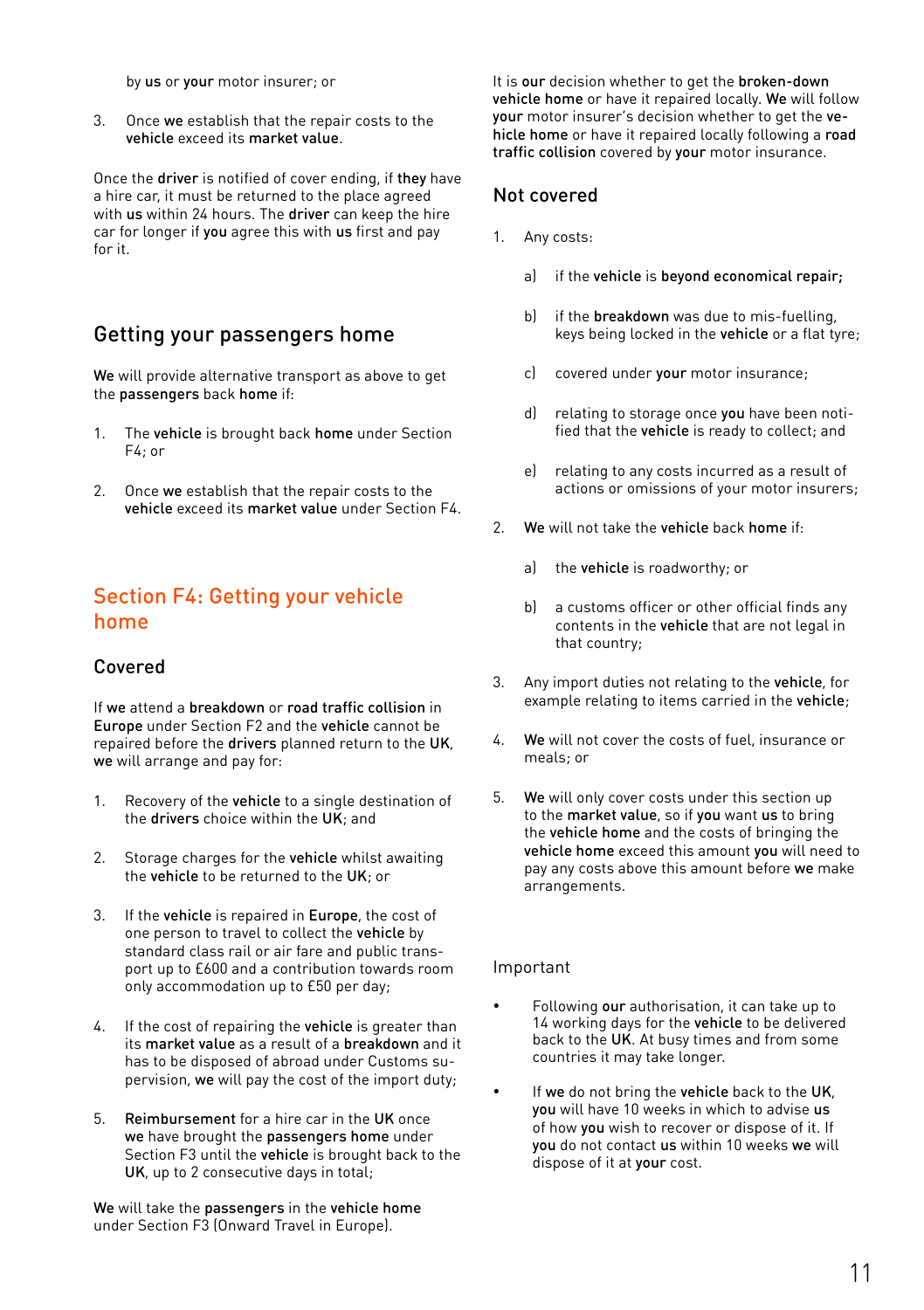# Section F5: Vehicle break-in emergency repairs

Before claiming under this section the break-in must be reported to the police within 24 hours in order to obtain a written report.

### Covered

If the vehicle suffers damage to windows, windscreens or locks caused by forcible entry or attempted forcible entry, although this is not a breakdown we will reimburse you, up to £175 for:

- 1. immediate emergency costs incurred in order to continue the trip: or
- 2. the costs of recovering the vehicle to a local repairer to ensure the vehicle is secure and roadworthy.

#### Not covered

- 1. The cost of any parts; or
- 2. Any benefits under any other section of this RAC Breakdown Cover.

# Section F6: Replacement driver

#### Covered

Although this is not covered as a breakdown under this RAC Breakdown Cover, if the driver suddenly or unexpectedly falls ill or is injured during the trip in Europe, meaning they are unable to drive, we will provide a replacement driver to allow the trip to continue or return home. We will require written confirmation from the treating hospital or medical expert that the driver is unable to drive.

#### Not covered

- 1. If there is another qualified driver who is a passenger and who is fit and legally able to drive the vehicle.
- 2. Any benefits under any other section of this RAC Breakdown Cover.

# General conditions for Section F

1. We will not cover any claim for any repairs to a vehicle which are not essential in order to continue the trip;

- 2. Any claim which the driver could make under any other insurance policy. If the value of the claim is more than the amount which can be recovered under another policy we may pay the difference, subject to the limits as set out in this RAC Breakdown Cover;
- 3. You must make sure the vehicle meets all relevant laws of the countries visited during a trip;
- 4. How the exchange rate is calculated:
	- a) Any costs incurred directly by us in a currency other than GBP will be converted to GBP at the exchange rate used by them at the time;
	- b) Costs incurred by you in a currency other than GBP which are recoverable will be converted to GBP either:
		- i. at the exchange rate used by your credit or debit provider; or
		- ii. at the exchange rate used by us when your claim form is received if you paid in cash;
- 5. When a hire car, taxi, hotel or similar benefit is arranged under this RAC Breakdown Cover, we will always try to find a suitable option that is available at the time, however:
	- a) we are not responsible for the quality or service of each individual hotel, train or taxi booked; and
	- b) for hire cars, whilst reputable companies are used, we are unable to and cannot be responsible for checking the condition of each vehicle or the quality of service provided by each company;
- 6. If, following a breakdown, the vehicle needs to be repaired, you must not delay or refuse repairs whilst you are in Europe. If you do, and in our reasonable opinion that would lead to additional costs being incurred, we reserve the right to refuse to provide cover under Section F3 (Onward travel in Europe) or Section F4 (Getting your vehicle home);
- 7. If the breakdown or road traffic collision is caused by flooding brought about by adverse weather we will only arrange for the vehicle to be taken to a local repairer. All further service will be an additional cost paid by you, or must be referred to the vehicle's motor insurer;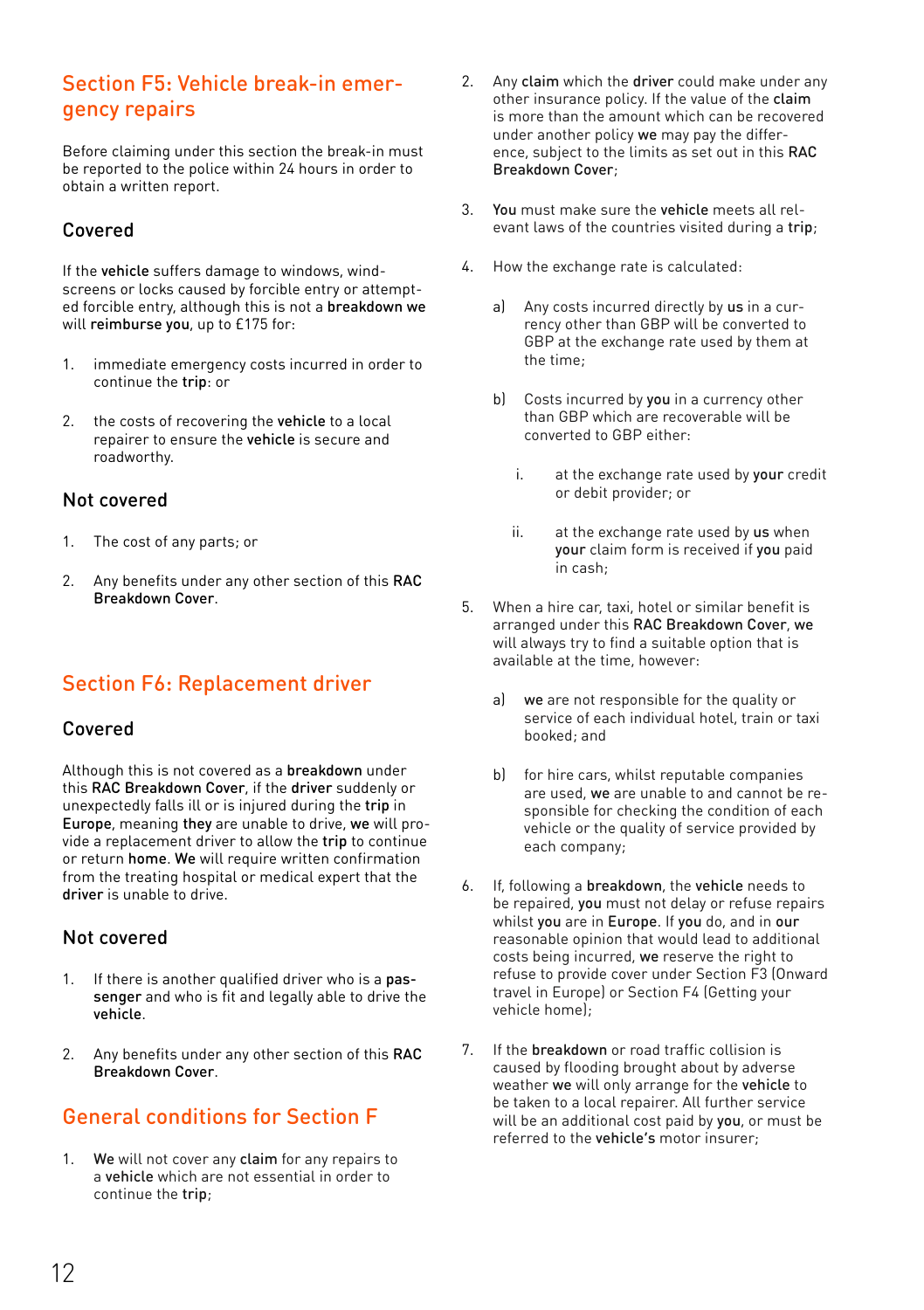- 8. This RAC Breakdown Cover does not cover:
	- a) vehicle storage charges, other than under Section F4;
	- b) the hire of motorhomes, motorcycles, caravans, trailers or vans;
	- c) overloading of a vehicle under the laws in any country in which the vehicle is travelling; or
	- d) breakdowns or road traffic collisions caused by running out of oil or water, frost damage or rust or corrosion.

# General conditions

The following conditions apply to all sections of this RAC Breakdown Cover. If you do not comply we can refuse cover and/or cancel your RAC Breakdown Cover

- 1. You must pay your premium.
- 2. You must request services directly from us, as we will only provide cover if we make arrangements to help you.
- 3. Where the breakdown is caused by a component failure this must stop the vehicle from working, so for example an air-conditioning failure in itself does not constitute a breakdown, and the illumination of a warning light does not always constitute a breakdown. If it does not, you will need to take the vehicle to a place of repair and your RAC Breakdown Cover will not cover this.
- 4. We will not cover any claim where the vehicle is already at a garage or other place of repair.
- 5. Where we deem, acting reasonably, that you requested service to avoid the cost of repairing the vehicle, or to correct an attempted repair by someone else, we will not provide cover.
- 6. A driver must be with the vehicle when we attend.
- 7. We will not be responsible for any loss of or damage to the contents of the vehicle.
- 8. Where we recover passengers under the age of 16, they must be accompanied by an adult.
- 9. We will not allow animals in our vehicles, except guide dogs. Any animals can remain in the vehicle at the driver's own risk. We will not be liable for any injury to animals, or damage caused by them. We will not transport any livestock. We will not be responsible for any costs relating to animals.
- 10. The vehicle must not carry more passengers than the number stated in the vehicle's registration document. Each passenger must have a separate fixed seat fitted to the manufacturer's specification and any child must occupy a properly fitted child seat, where required.
- 11. Where we provide a repair to the vehicle, whilst

we are responsible for that repair, this does not mean that we are confirming the legal and roadworthy condition of the vehicle. This remains your responsibility.

- 12. We will not be responsible for any losses that may incur following a breakdown that are not expressly covered by this RAC Breakdown Cover. For example, we will not pay for any loss of earnings or missed appointments.
- 13. We do not guarantee that recovery to any garage will be during opening hours, or that repairs can start immediately. Whilst we will try to check that the garage will undertake the type of repairs required, we cannot guarantee this. We will not take responsibility for repairs carried out at any garage and the contract for such repairs will be between you and the garage / repairer.
- 14. During extreme weather, riots, war, civil unrest, industrial disputes or any other event, our services can be interrupted. We will resume our service to you as soon as we can in these circumstances.
- 15. The cost of the following is not covered by this RAC Breakdown Cover:
	- a) ferry charges for the vehicle and our vehicle;
	- b) spare tyres and wheels and repairing or sourcing them; or
	- c) recovery by someone other than us even if this is requested by the emergency services. We will only provide recovery once instructed to do so by the emergency services.
- 16. In handling any claim there may be more than one option available to the driver under this RAC Breakdown Cover. We will decide which is the most appropriate option based on our expertise in breakdown situations. In doing so we will act in consultation with the driver, and act reasonably at all times.
- 17. This RAC Breakdown Cover does not cover: a) routine servicing, maintenance or assembly of the vehicle;
	- b) caravan or trailers, except as described under Section A;
	- c) use of the vehicle for public or private hire, the carriage of goods for hire and reward, demonstration purposes, carrying trade plates or any business use unless shown on your schedule;
	- d) breakdowns resulting from activities that are not subject to the normal rules of the road for example rallies, stock car racing, use of the Nürburgring or other formal or informal race events;
	- e) breakdowns that occur, or recovery of the vehicle to a destination that is, off the public highway to which the driver or we have no legal access;
	- the vehicle if it is not legally taxed, insured and holding a valid MOT which is required by law or is not being used in line with the manufacturer's guidelines;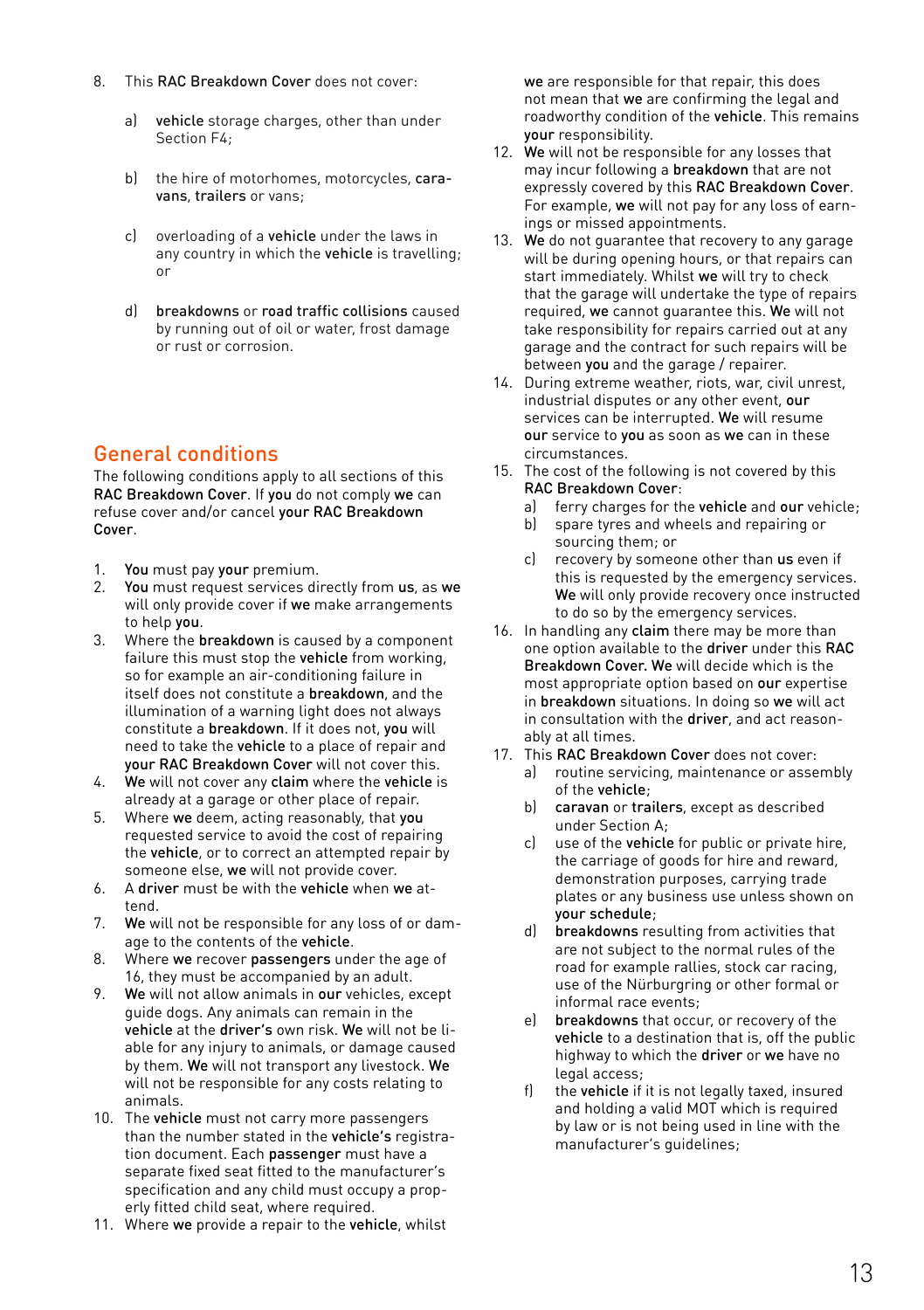- g) vehicles that are not in a roadworthy condition. If we consider, acting reasonably, that the vehicle is not in a legal or roadworthy condition, we can refuse to provide service. If you can demonstrate that the vehicle is roadworthy we will provide service;
- h) any claim that is or may be affected by the influence of alcohol or drugs;
- i) any breakdown that is caused by or as a result of vehicle theft or fire;
- j) vehicle storage charges. If the vehicle is being stored, you will be contacted at your last known address with details of how to arrange collection and any fees which may be payable. In extreme instances, where the vehicle has not been collected and fees not paid, the vehicle may be disposed or and any outstanding fees will be deducted. You will be notified, in accordance with legislation, prior to this happening; or
- k) any claim under this RAC Breakdown Cover where the breakdown was first reported to us under a different policy.
- 18. If the **driver** is asked to review and approve a document recording the condition of the vehicle, including an electronic form, it is their responsibility to ensure that the record is accurate and complete, and we will not be responsible for any errors or omissions.

# Additional benefits

The following are provided at no additional charge:

### Driver-induced faults

If the vehicle cannot be driven for any reason other than a breakdown, for example if the vehicle has broken or cracked glass, the vehicle keys are broken or lost or there has been a driver-induced fault, we will send help to the vehicle. If we cannot get the vehicle going again, we will recover the vehicle and passengers up to 10 miles. Any specialist equipment required by us to repair or arrange recovery of the vehicle will be chargeable. This service is discretionary and we will decide whether or not to provide this service.

### Service in the Republic of Ireland

If the vehicle has broken-down in the Republic of Ireland, we will provide a Roadside attendance service only, as described under Section A (Roadside). If your home address is in Northern Ireland and you have purchased Section C (Recovery), we will recover the vehicle to your home, or to another destination in Northern Ireland if the distance is less.

#### Urgent message relay

If the vehicle has broken-down and the driver needs to get in touch with friends and family urgently, we will get a message to them.

#### Replacement driver

If the driver becomes ill during a journey in the UK and no one within the party can drive the vehicle, we may be able to provide a replacement driver. This service is discretionary, and we will decide whether or not to provide this service.

### Additional services

We can provide additional services that are not included in your RAC Breakdown Cover but we will charge you for these, for example to:

- 1. Purchase the parts you need to get on your way;
- 2. Pay for specialist equipment to complete the repairs;
- 3. Extend the hire time for a replacement car; or
- 4. Arrange a second or extended recovery.

If you need extra help, we will agree the costs up front and will need full payment before we can help. If you took out the RAC Breakdown Cover, you will be responsible for any additional charges so if we help someone under your RAC Breakdown Cover and they cannot pay, we will invoice you. This is why we request proof of identity at the breakdown.

# Cancellation of your RAC Breakdown Cover

#### Your right to cancel

You can cancel your RAC Breakdown Cover within the cooling off period, being 14 days from the later of:

- 1. the start date; or
- 2. the date you receive your RAC Breakdown Cover documents.

If you do this, we will cancel the RAC Breakdown Cover with immediate effect from the day you request it and we will refund your premium in full unless a claim has been made within this cooling off period. If you downgrade your RAC Breakdown Cover after this cooling off period we will not refund premium to you;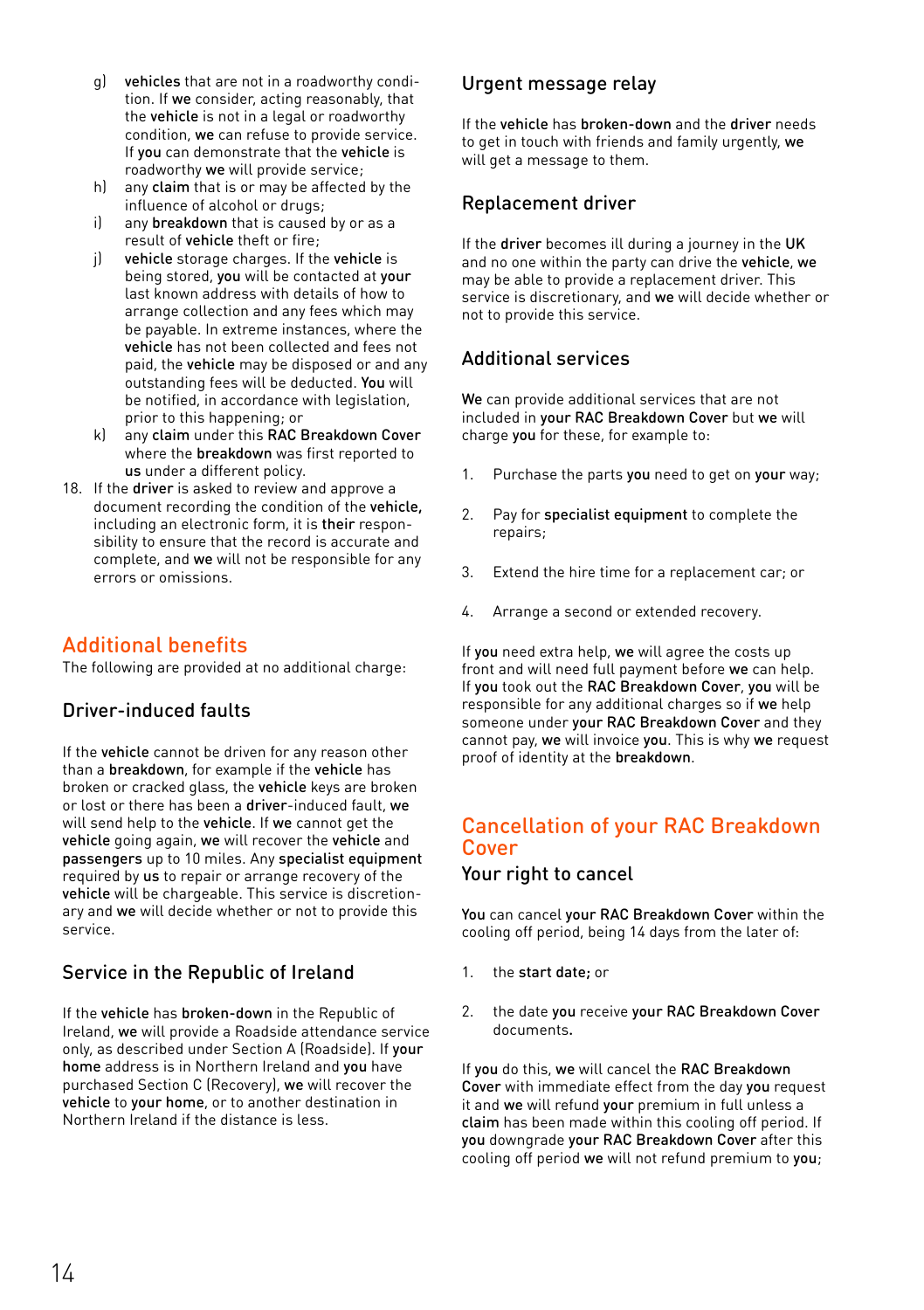At any time after the 14 day cooling off period referred to above, you may cancel RAC Breakdown Cover. Cancellations must be made by contacting Lifesure. RAC Breakdown Cover will be cancelled with immediate effect. You will receive a pro-rata refund of premium if no claims have been made. If any claims have been made then no refund of premium will be given.

Your RAC Breakdown Cover will automatically cancel if your associated motor insurance policy is cancelled.

### Our right to cancel

- 1. If any premium for the RAC Breakdown Cover is not paid by a relevant date as stated on your schedule, Lifesure will notify you. All payments must be paid within 28 days of the relevant date, if not your RAC Breakdown Cover may be cancelled; and
- 2. We may cancel the RAC Breakdown Cover in the event of misuse of this RAC Breakdown Cover and there will be no refund any premium;

# Misuse of RAC Breakdown Cover

Each driver must not:

- 1. Behave inappropriately towards us, including acting in a threatening or abusive manner, whether verbally or physically;
- 2. Persuade or attempt to persuade us into a dishonest or illegal act;
- 3. Omit to tell us important facts about a breakdown in order to obtain a service;
- 4. Provide false information in order to obtain a service;
- 5. Knowingly allow someone that is not covered by your RAC Breakdown Cover to try and obtain a service under this RAC Breakdown Cover;
- 6. Pay for additional services or goods in the knowledge that the payment has or will fail, with no intention of providing alternative payment.

If these conditions are not complied with, we may:

- 1. Restrict the cover available to you at the next renewal;
- 2. Restrict the payment methods available to you:
- 3. Refuse to provide any services to you under this RAC Breakdown Cover with immediate effect;
- 4. Immediately cancel this RAC Breakdown Cover; and
- 5. Refuse to sell any RAC Breakdown Cover or services to you in the future.

We may also take any of the additional steps as set out above if any claim is found to be fraudulent in any way, and the RAC Breakdown Cover will be cancelled with effect from the date of the fraudulent act, and the fraudulent claim forfeited. We will not refund any premium. We will notify you in writing if we decide to take any of the above steps.

### Renewal of RAC Breakdown Cover

A new RAC Breakdown Cover may be issued when you renew your existing associated motor insurance .<br>policy.

### Changes to your details

You must let Lifesure know immediately if you need to change anything on your RAC Breakdown Cover.

Lifesure can be contacted by phone or post. Please see Contact Information.

If you change the vehicle you must contact Lifesure to update your details. If you do not, you may not be covered.

We will not change your RAC Breakdown Cover into someone else's name. If you cancel your RAC Breakdown Cover for any reason, the whole RAC Breakdown Cover will be cancelled and others on your RAC Breakdown Cover will no longer be covered by us.

All communications from Lifesure or us shall be deemed duly received if sent to your last known address.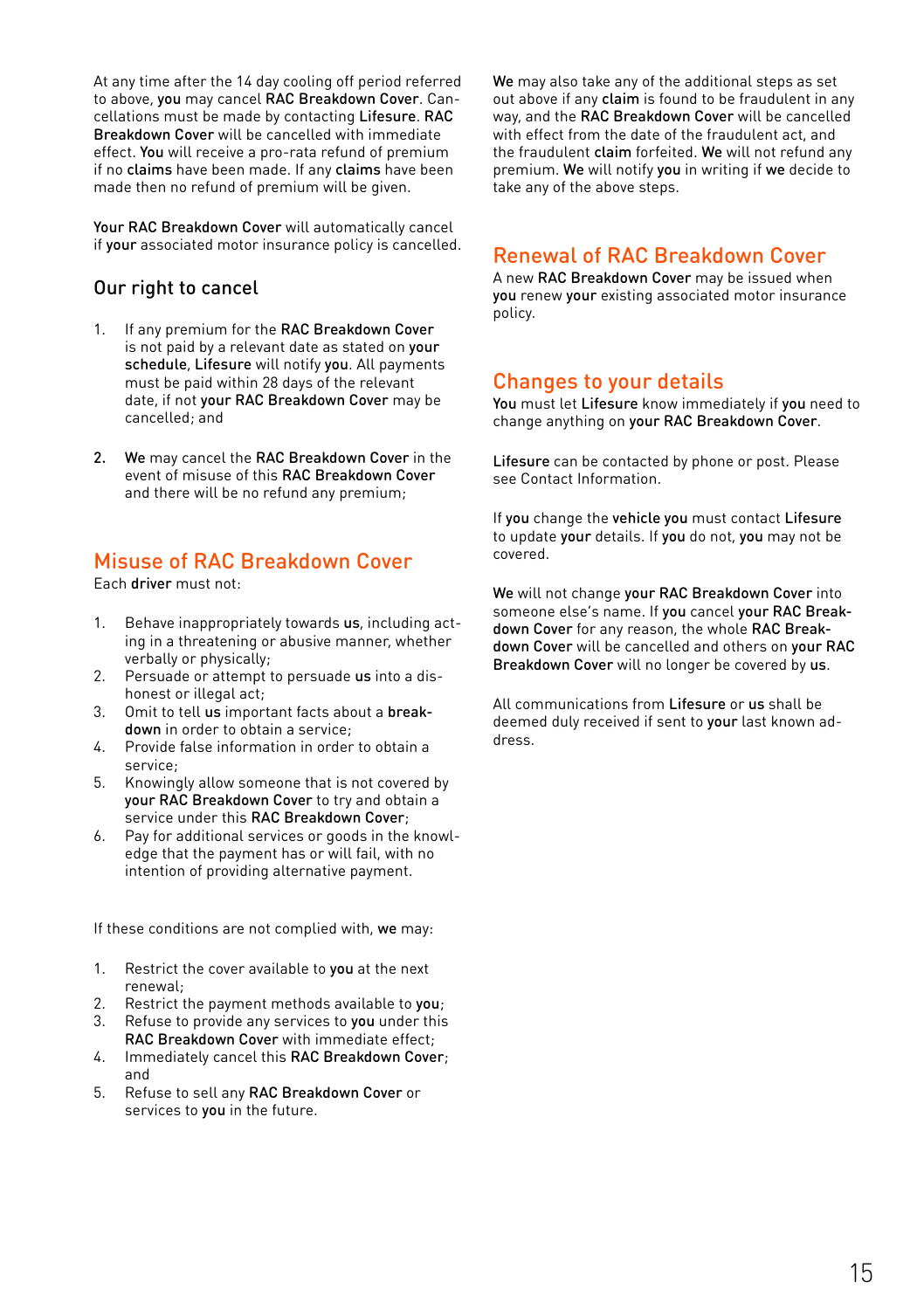# **Complaints**

We are committed to providing excellent service. However, we realise that there are occasions when you feel you did not receive the service you expected. If you are unhappy with our services relating to this RAC Breakdown Cover such as services at or following a breakdown, or the included benefits please contact us as follows:

|                                               | Phone         | In writing                                                                                                                                                                                 |
|-----------------------------------------------|---------------|--------------------------------------------------------------------------------------------------------------------------------------------------------------------------------------------|
| <b>Breakdown related Complaints</b>           | 0330 159 0337 | Breakdown Customer Care<br><b>RAC Financial Services Limited</b><br><b>Great Park Road</b><br><b>Bradley Stoke</b><br><b>Bristol</b><br><b>BS32 40N</b><br>Breakdowncustomercare@rac.co.uk |
| Sales and administration<br><b>Complaints</b> | 01480 402460  | Lifesure<br>3 Fenice Court,<br>Phoenix Park.<br>Eaton Socon,<br>St. Neots, Cambridgeshire, PE19 8EW                                                                                        |

A dispute relating to goods or services sold online can also be submitted to the European Commission Online Dispute Resolution Service ("ODR") via their website: http://ec.europa.eu/consumers/odr/. The ODR is a platform which helps customers who have purchased goods or services online in the EU if a dispute arises. The ODR platform will send your complaint to a certified Alternative Dispute Resolution Provider who works with the parties to solve the problem. Please note: for qualifying financial services products purchased in the UK this will be the UK's Financial Ombudsman Service.

### Financial Ombudsman Service

| In the event that we cannot resolve                                 | Phone          | In writing                                |
|---------------------------------------------------------------------|----------------|-------------------------------------------|
| your complaint to your satisfaction<br>under the complaints process | 0800 023 4567  | The Financial Ombudsman Service           |
| set out above, you may in certain                                   | 0 <sub>R</sub> | <b>Exchange Tower</b>                     |
| circumstances be entitled to refer                                  |                | London                                    |
| your complaint to the Financial<br>Ombudsman Service at the         | 0300 123 9123  | F14 9SR                                   |
| following address:                                                  |                | complaint.info@financial-ombudsman.org.uk |
|                                                                     |                | www.financial-ombudsman.org.uk            |

The Financial Ombudsman Service will only consider your complaint once you have tried to resolve it with us. Using this complaints procedure will not affect your legal rights.

# Financial Services Compensation Scheme

RAC Insurance Limited is covered by the Financial Services Compensation Scheme (FSCS). If it is unable to meet its obligations under the relevant sections of cover, you may be entitled to compensation from the FSCS. Further information about FSCS arrangements is available from the FSCS website www.fscs.org.uk, or by writing to:

Financial Services Compensation Scheme PO Box 300 Mitcheldean GL17 1DY

The cover provided by RAC Motoring Services under this RAC Breakdown Cover is not covered by the FSCS.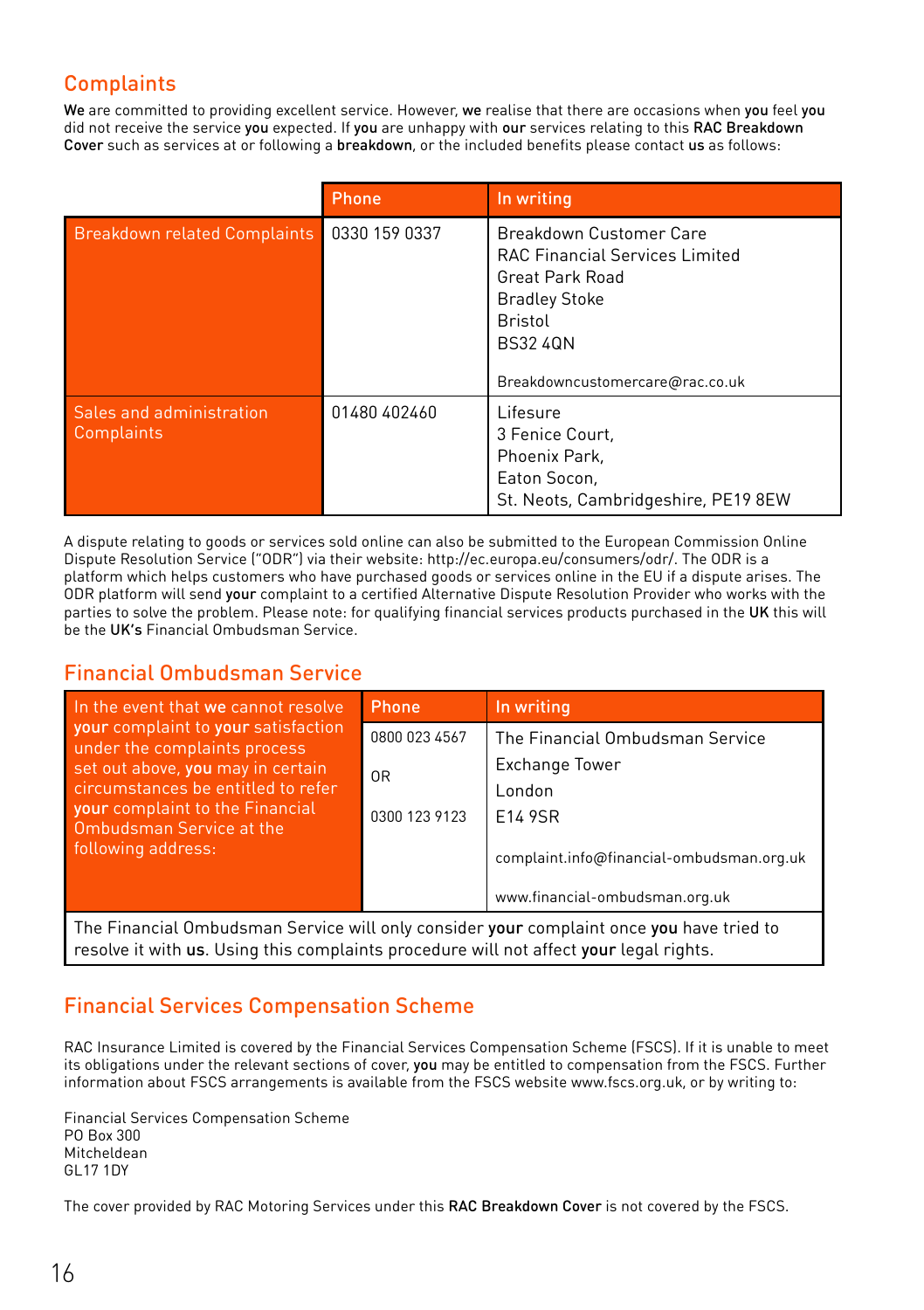#### Law

The parties are free to choose the law applicable to this RAC Breakdown Cover. Unless specifically agreed to the contrary, this contract will be subject to the laws of England and Wales. Unless otherwise agreed, the contractual terms and conditions including this RAC Breakdown Cover and the policy schedule and other information relating to this contract will be in English.

# Your Data

#### Data protection statement

This section provides a summary of how we use your information. For full details about our use of your data, please visit rac.co.uk//pdfs/businessroadside/ breakdown/privacypolicy.

You can contact our Data Protection Officer by emailing [dpo@rac.co.uk](mailto:dpo@rac.co.uk) or writing to Data Protection Officer, RAC Great Park Road, Bradley Stoke, Bristol BS32 40N

### What data will we use?

There are three types of information about you which we will use to provide your RAC Breakdown Cover:

- 1. Personal data: Information which potentially identifies you. This includes your name, address, email address, telephone number and date of birth.
- 2. Non-personal data: information about you that is not personal such as information about your vehicle.
- 3. Special category data: In very limited circumstances, we will collect special category data such as information relating to your health. We will only ask for this information when necessary and in accordance with data protection laws.

#### How we collect your data

We obtain your data from you when you contact us directly. We also obtain your data from Lifesure Insurance Services when you purchase this RAC Breakdown Cover and/or if you report a new claim to Lifesure in relation to this RAC Breakdown Cover.

#### How we use your data

We will use your data for the administration of your RAC Breakdown Cover such as when you require assistance. We also monitor and record any communications with you including telephone conversations and emails for quality and compliance reasons.

We may disclosure your personal data to third parties involved in providing products and services or to service providers who perform services on our behalf.

### Your rights

You have a number of rights relating to your personal data. For information about your rights you can visit rac.co.uk//pdfs/businessroadside/breakdown/ privacypolicy, contact our Data Protection Officer or contact our Customer Service Team by:<br>1. Telephone: 0330 159 0337

- 1. Telephone: 0330 159 0337<br>2. Email: membershipcustor
- 2. Email: membershipcustomercare@rac.co.uk<br>3. Post: RAC Motoring Services, Great Park Roa
- Post: RAC Motoring Services, Great Park Road, Bradley Stoke, Bristol BS32 4QN